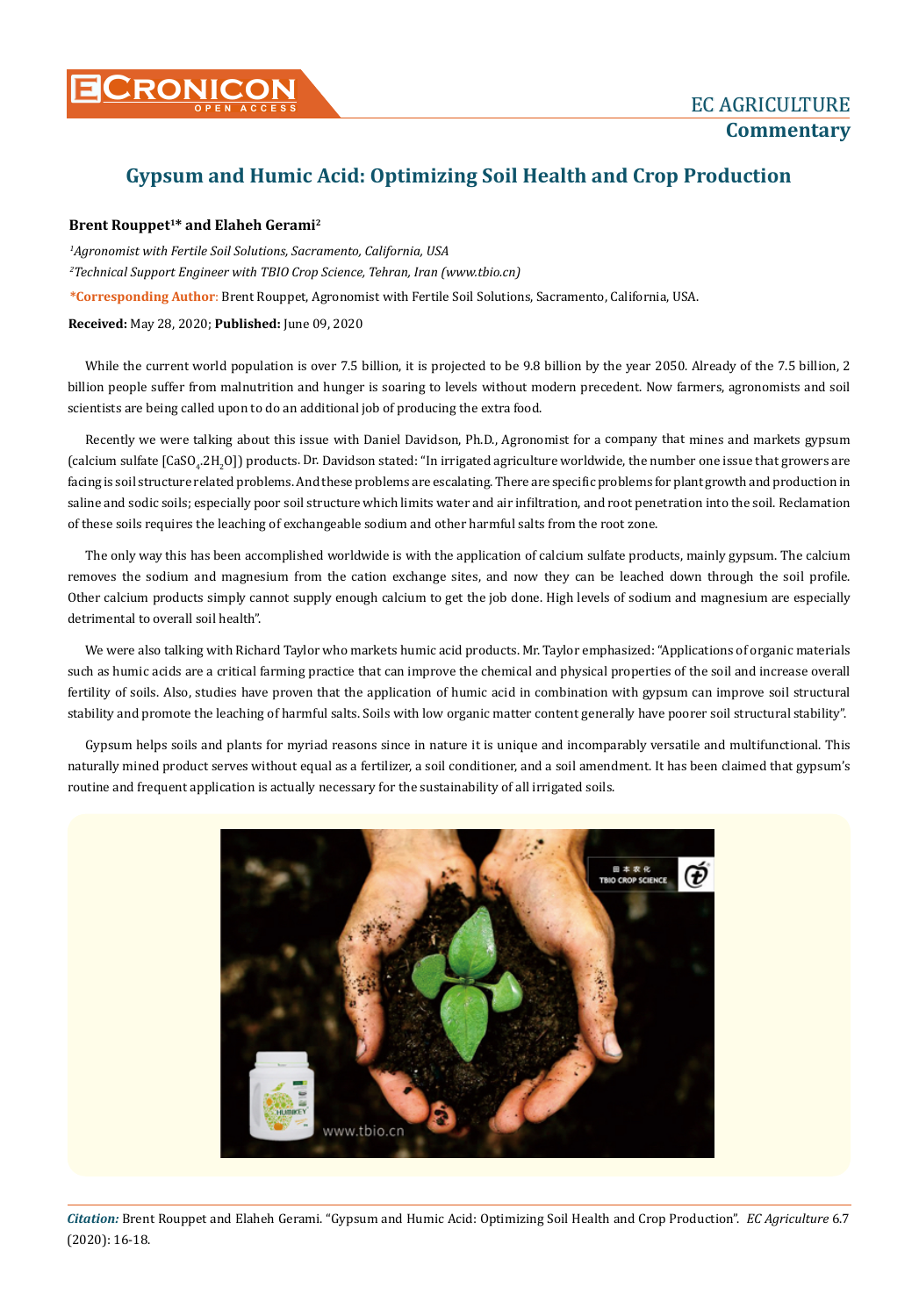## **Major benefits of high-quality gypsum:**

- An excellent fertilizer source for calcium and sulfur. With calcium and sulfur deficiencies appearing more and more frequently worldwide, gypsum is a practical and economical source of these essential nutrients.
- Improves soil structure and compacted soils. Water penetration problems cause ponding and runoff, depriving root systems of needed moisture and oxygen, and wastes irrigation water.
- Amends and reclaims soils high in destructive sodium and magnesium. Sodium and magnesium (to a lesser extent) act the opposite as calcium in soils by destroying structure and reducing water, air movement and root growth.
- Replaces harmful salts. Sodium, chlorine and many other salts in higher levels in irrigation water and soil are detrimental to plant growth.
- Helps with high bicarbonate irrigation water. Bicarbonates form free lime when water evaporates resulting in reduced available calcium and increased soil pH.
- Enhances water use efficiency. Twenty-five to 100 percent more water is available in gypsum treated soils vs. untreated soils; less irrigation water is required to achieve the same results.
- Reduces runoff, erosion and soil crusting. Aggregates stabilized by gypsum are less prone to crusting and erosion since there is limited runoff due to larger, more stable aggregates.
- Along with humic acid, composts, manures and other plant materials, use of gypsum helps rebuild the supply of soil organic matter.

Humic acid is a natural soil conditioner that acts as an organic chelator (a binding agent) and microbial stimulator. It has a unique carbon matrix which includes a high concentration of trace minerals and organic acids. Humic acids are extremely important as a means for transporting nutrients from the soil into the plant because they can hold onto ionized nutrients (e.g.  $Fe^{2+}$ ,  $Ce^{2+}$ ,  $Ca^{2+}$ , preventing them from leaching away.

## **Major benefits of humic acid are:**

- Increased nutrient uptake in plants. This is one reason they make such excellent soil amendments, and why they can pair with gypsum. Without humic acids, some nutrients in fertilizers become unavailable to plants.
- Chelation of harmful toxins in the soil, preventing them from being taken into plants. This applies to toxic heavy metals and pesticides. The toxic molecules are trapped by humic molecules and are locked up.
- Increased water retention. Water retention is becoming more important as agro-ecosystems become strained. Humic acid is also beneficial in sandy and/or low clay soils.
- Increased microbial populations in the soil. Scientists are increasingly realizing how important a healthy and vigorous microbiome is to the soil environment.
- Better overall soil structure, since poor soil structure is claimed to be one of the greatest problems with irrigated agriculture.